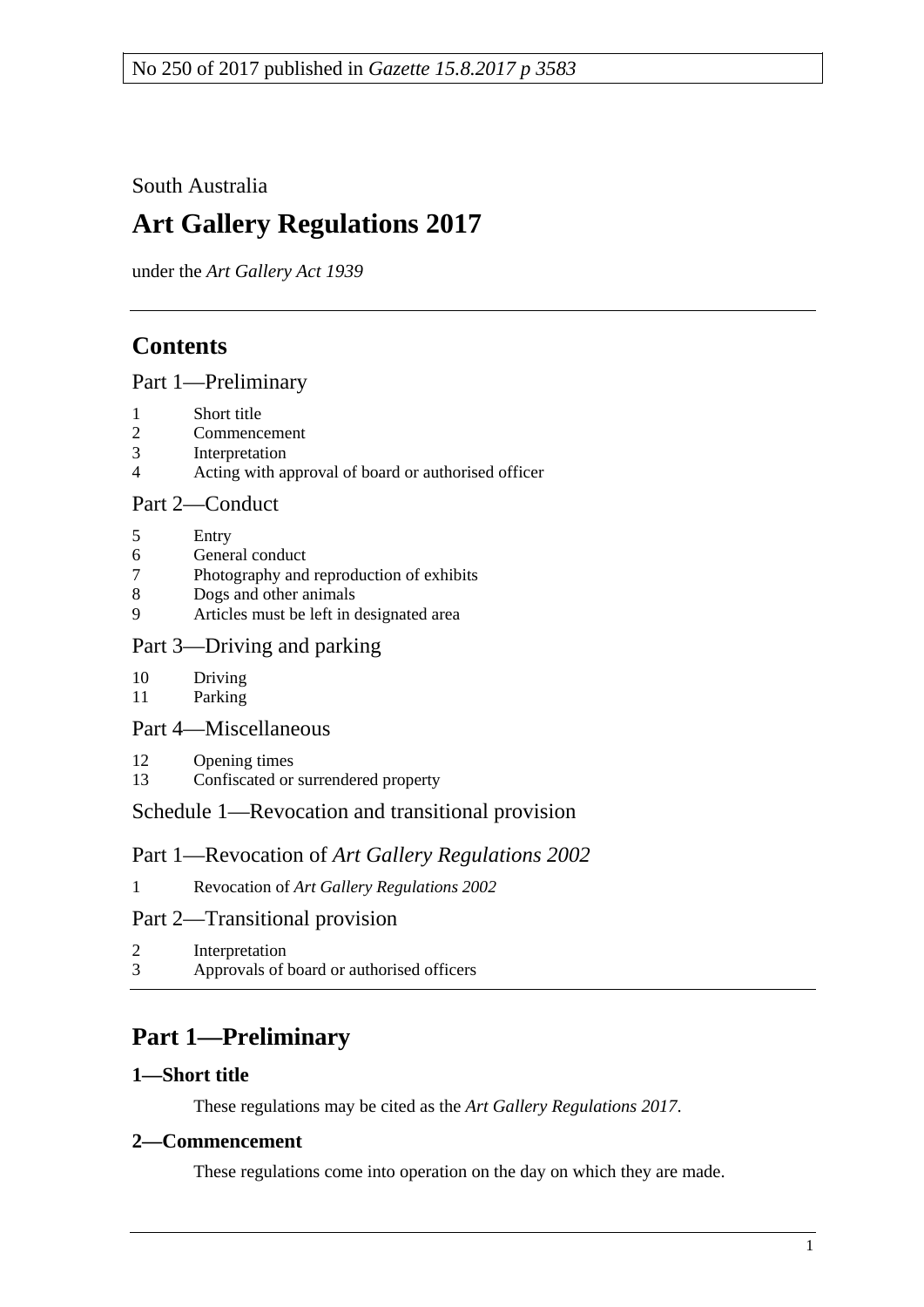# <span id="page-1-0"></span>**3—Interpretation**

(1) In these regulations, unless the contrary intention appears—

*Act* means the *[Art Gallery Act](http://www.legislation.sa.gov.au/index.aspx?action=legref&type=act&legtitle=Art%20Gallery%20Act%201939) 1939*;

*art gallery* means premises of the board and includes the art gallery grounds;

*art gallery grounds* means the outdoor premises of the board;

*disabled person's parking permit* means—

- (a) a permit issued under Part 3D of the *[Motor Vehicles Act](http://www.legislation.sa.gov.au/index.aspx?action=legref&type=act&legtitle=Motor%20Vehicles%20Act%201959) 1959*; or
- (b) a similar permit or authority issued under the law of another State or a Territory of the Commonwealth;

*officially designated*, in relation to an area of the art gallery—see [subregulation](#page-1-2) (2);

*official sign* means a sign that conveys a message authorised by the board, and includes lines or markings or a sign together with lines or markings;

*park* includes stand;

*vehicle* means a motor vehicle.

<span id="page-1-2"></span>(2) In these regulations, an area of the art gallery will be taken to be *officially designated* as being an area for a particular purpose or an area in which a particular activity is permitted, prohibited or otherwise regulated if an official sign is displayed in or near the area, indicating the purpose or the permitted, prohibited or regulated activity.

#### <span id="page-1-1"></span>**4—Acting with approval of board or authorised officer**

- (1) These regulations do not prevent a person from doing anything with the approval of the board or an authorised officer or otherwise with lawful authority.
- (2) An approval given by the board or an authorised officer for the purposes of these regulations—
	- (a) must be in writing or, if given orally, must be confirmed in writing as soon as practicable; and
	- (b) may relate to a particular person or matter or persons or matters of a class specified by the board or authorised officer; and
	- (c) may be subject to conditions (including a condition requiring payment of a fee) specified by the board or authorised officer; and
	- (d) may be varied or revoked by the board or authorised officer at any time.
- (3) If the board or an authorised officer gives an approval subject to a condition, the person to whom the approval is given must not contravene or fail to comply with the condition.

Maximum penalty: \$200.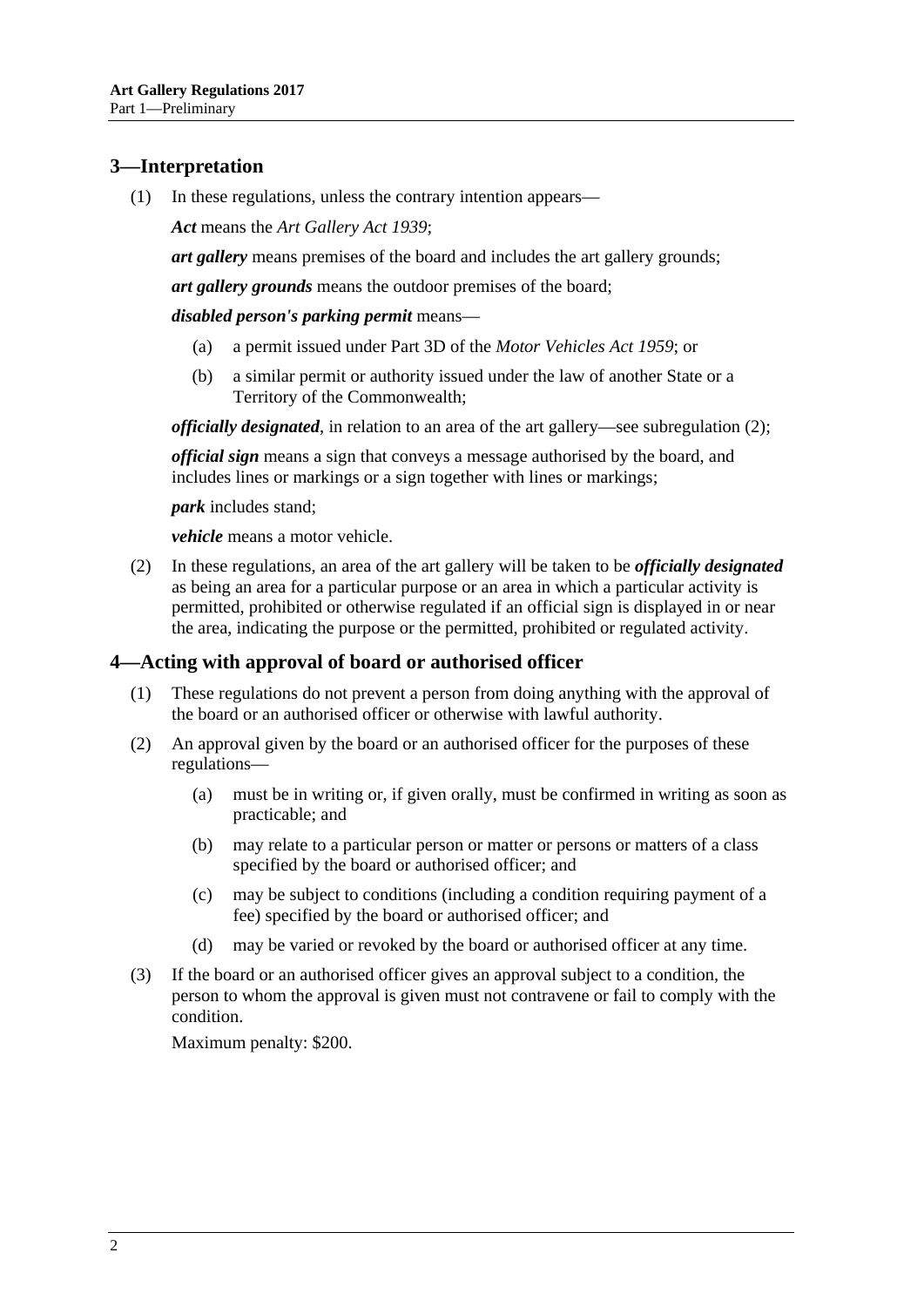# <span id="page-2-0"></span>**Part 2—Conduct**

## <span id="page-2-1"></span>**5—Entry**

- (1) A person must not, after due warning—
	- (a) enter or remain in an area of the art gallery that is not open to the public; or
	- (b) remain in the art gallery after closing time.

Maximum penalty: \$500.

Expiation fee: \$100.

- <span id="page-2-3"></span>(2) A child under the age of 10 years must not enter or remain in the art gallery unless in the care or under the supervision of an adult.
- (3) [Subregulation](#page-2-3) (2) does not apply in relation to an area of the art gallery officially designated as an area for the consumption of food and beverages.

#### <span id="page-2-2"></span>**6—General conduct**

A person must not, while in the art gallery—

- (a) behave in a disorderly or offensive manner or so as to interfere with another person's reasonable enjoyment of the art gallery; or
- (b) use abusive, threatening or insulting language; or
- (c) eat, drink or smoke except in an area of the art gallery officially designated as an area in which eating, drinking or smoking is permitted; or
- (d) dispose of litter or waste except in a receptacle provided for that purpose; or
- (e) touch or otherwise interfere with an exhibit, a case containing such exhibits or a sign associated with such exhibits; or
- (f) deface or interfere with any other property under the care or control of the board; or
- (g) climb on a tree, shrub, fence, roof, wall or other structure or any other property under the care or control of the board; or
- (h) light or maintain a fire; or
- (i) distribute any printed matter; or
- (j) erect a structure; or
- (k) display a bill, sign, poster, placard, banner or flag; or
- (l) sell anything or offer anything for sale; or
- (m) take up a collection; or
- (n) hold, arrange or participate in a rally, demonstration or other meeting.

Maximum penalty: \$500.

Expiation fee: \$100.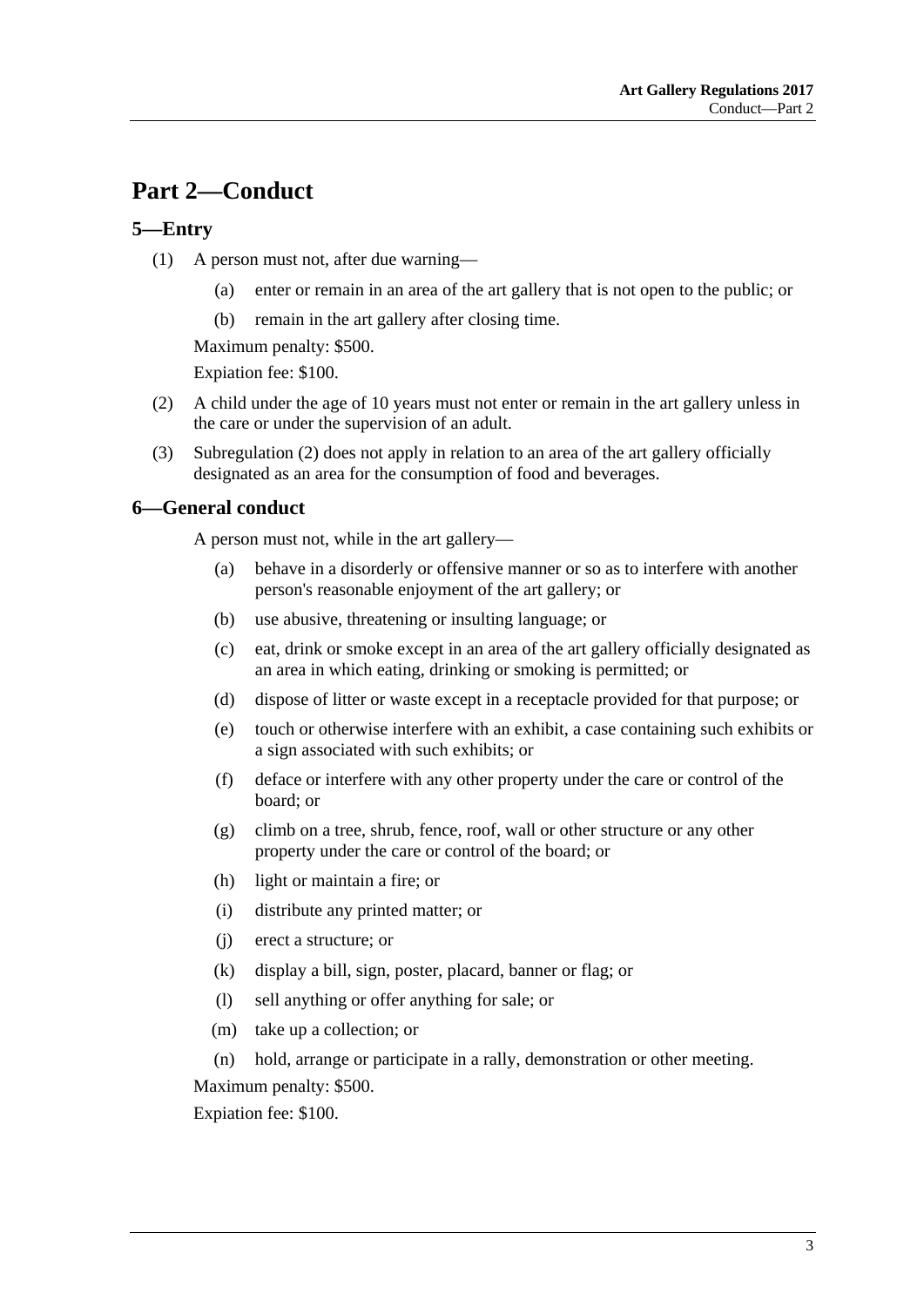### <span id="page-3-3"></span><span id="page-3-0"></span>**7—Photography and reproduction of exhibits**

(1) A person must not photograph, copy or reproduce an exhibit in the art gallery. Maximum penalty: \$200.

Expiation fee: \$75.

- (2) However—
	- (a) nothing in [subregulation](#page-3-3) (1) prevents a person from photographing an exhibit for personal use, provided that—
		- (i) the exhibit is not in an area officially designated as an area in which photography is prohibited; and
		- (ii) the photographs are taken with a hand held camera; and
		- (iii) the photography does not involve the use of a tripod or a flash or other additional lighting; and
	- (b) nothing in [subregulation](#page-3-3) (1) prevents a person from taking wedding photographs on the art gallery forecourt, provided that the photography does not interfere with the reasonable enjoyment of the art gallery by the public.

#### <span id="page-3-4"></span><span id="page-3-1"></span>**8—Dogs and other animals**

(1) A person must not bring an animal into, or permit an animal to enter, the art gallery. Maximum penalty: \$500.

Expiation fee: \$100.

- (2) However, nothing in [subregulation](#page-3-4) (1) prevents a person who is wholly or partially blind or deaf or otherwise disabled from being accompanied in the art gallery by an accredited disability dog, guide dog or hearing dog (within the meaning of the *[Dog](http://www.legislation.sa.gov.au/index.aspx?action=legref&type=act&legtitle=Dog%20and%20Cat%20Management%20Act%201995)  [and Cat Management Act](http://www.legislation.sa.gov.au/index.aspx?action=legref&type=act&legtitle=Dog%20and%20Cat%20Management%20Act%201995) 1995*), provided that the dog is, at all times, under the person's effective control by means of physical restraint (within the meaning of that Act).
- (3) If an animal has entered the art gallery in contravention of this regulation, an authorised officer may remove the animal from the art gallery or an area of the art gallery if the owner or person in charge of the animal cannot be located in the vicinity after reasonable attempts to do so.

#### <span id="page-3-2"></span>**9—Articles must be left in designated area**

A person must, at the request of an authorised officer, or an employee of the art gallery acting with the authority of the board, leave any article brought by the person into the art gallery in an area officially designated for that purpose.

Maximum penalty: \$200.

Expiation fee: \$75.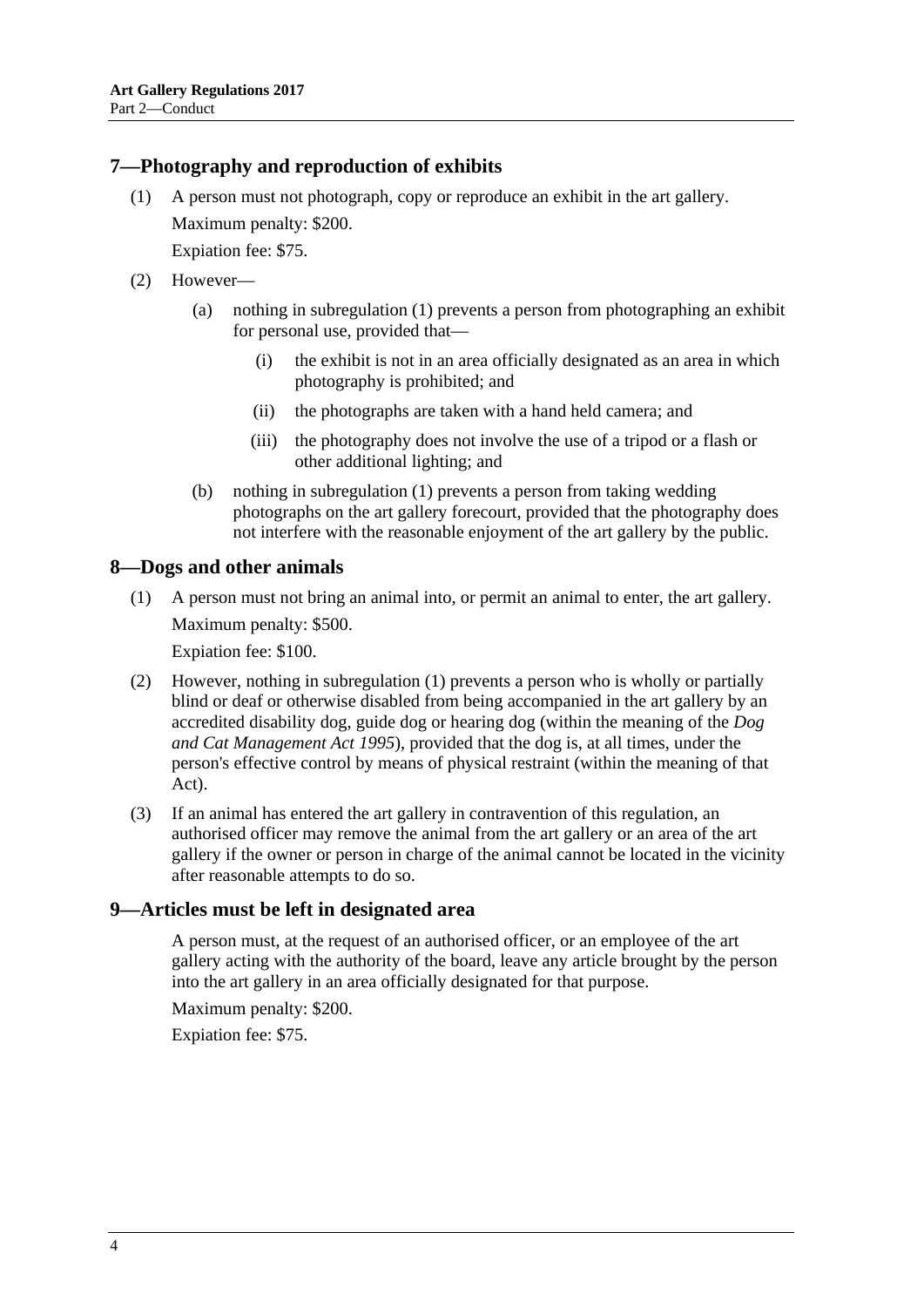# <span id="page-4-0"></span>**Part 3—Driving and parking**

## <span id="page-4-1"></span>**10—Driving**

A person who drives or rides a vehicle on art gallery grounds must not—

- (a) fail to comply with any speed, parking or other traffic restriction or direction indicated on an official sign in or near the area; or
- (b) drive or ride in areas that are not intended for public vehicular access; or
- (c) drive or ride in such a manner as to cause undue noise to be emitted from the vehicle; or
- (d) drive or ride in a dangerous or careless manner or without reasonable consideration for others.

Maximum penalty: \$500.

Expiation fee: \$100.

## <span id="page-4-2"></span>**11—Parking**

- (1) A person must not park a vehicle on art gallery grounds unless—
	- (a) the vehicle is parked in an officially designated area for the parking of vehicles; and
	- (b) in the case of an area officially designated as a parking area for persons holding a disabled person's parking permit—a disabled person's parking permit is lawfully displayed in the vehicle; and
	- (c) in the case of an area officially designated as a parking area for persons holding some other class of permit—a permit of that class is lawfully displayed in the vehicle; and
	- (d) any other conditions of parking in that area are complied with.

Maximum penalty: \$125.

Expiation fee: \$55.

(2) A person must not park a vehicle on art gallery grounds so as to prevent or impede the passage of a pedestrian or another vehicle.

Maximum penalty: \$125.

Expiation fee: \$55.

# <span id="page-4-3"></span>**Part 4—Miscellaneous**

#### <span id="page-4-4"></span>**12—Opening times**

Except as otherwise directed by the board, the art gallery will be open to the public, free of charge, on each day of the year (other than Christmas day) during the hours fixed by the board.